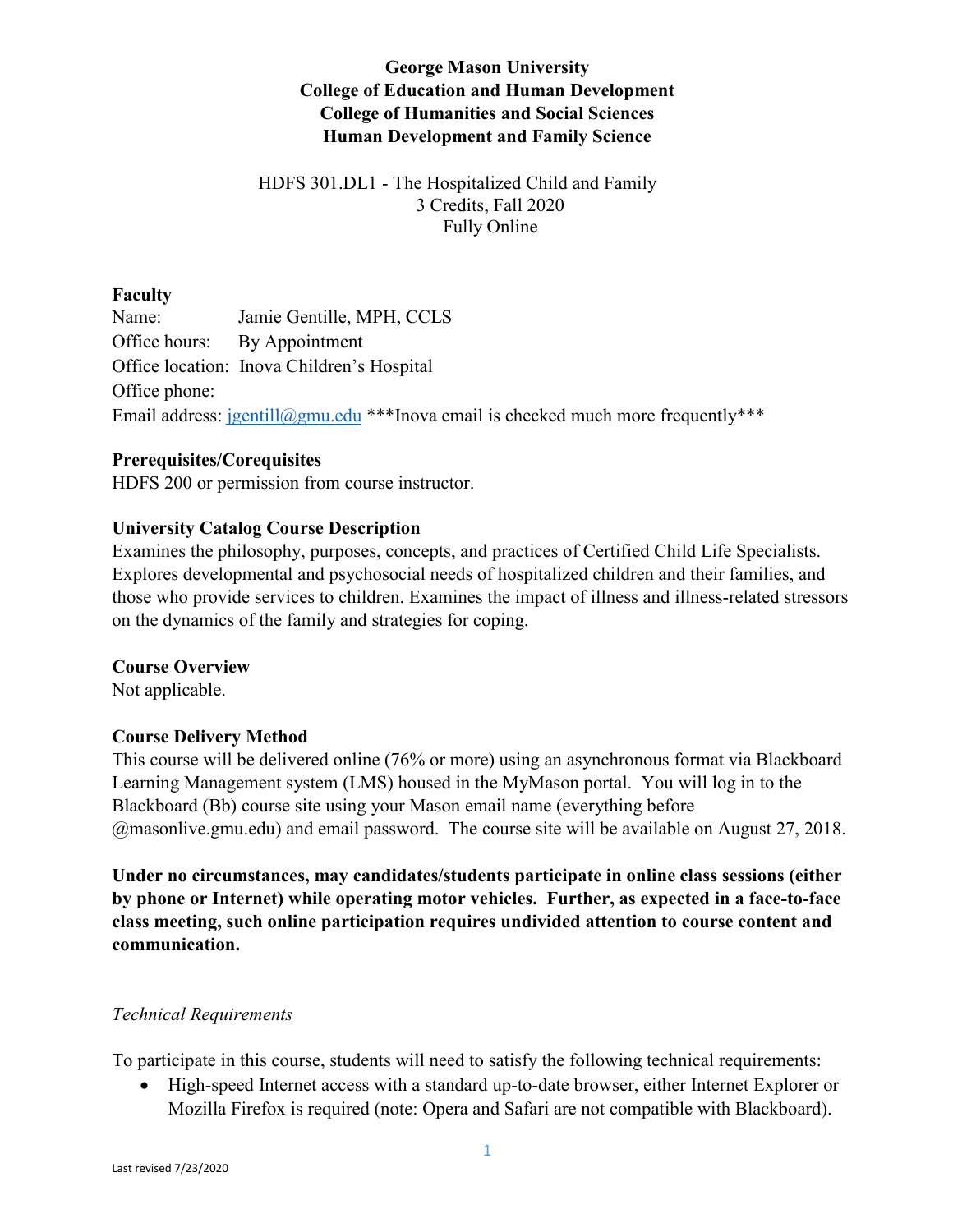- Students must maintain consistent and reliable access to their GMU email and Blackboard, as these are the official methods of communication for this course.
- Students may be asked to create logins and passwords on supplemental websites and/or to download trial software to their computer or tablet as part of course requirements.
- The following software plug-ins for PCs and Macs, respectively, are available for free download:
	- o Adobe Acrobat Reader: <https://get.adobe.com/reader/>
	- o Windows Media Player: https://support.microsoft.com/en-us/help/14209/getwindows-media-player
	- o Apple Quick Time Player: [www.apple.com/quicktime/download/](http://www.apple.com/quicktime/download/)

## *Expectations*

- Course Week: Because asynchronous courses do not have a "fixed" meeting day, our week will start on Monday, and finish on Sunday.
- Log-in Frequency:

Students must actively check the course Blackboard site and their GMU email for communications from the instructor, class discussions, and/or access to course materials at least twice per week.

• Participation:

Students are expected to actively engage in all course activities throughout the semester, which includes viewing all course materials, completing course activities and assignments, and participating in course discussions and group interactions.

# • Technical Competence:

Students are expected to demonstrate competence in the use of all course technology. Students who are struggling with technical components of the course are expected to seek assistance from the instructor and/or College or University technical services.

# • Technical Issues:

Students should anticipate some technical difficulties during the semester and should, therefore, budget their time accordingly. Late work will not be accepted based on individual technical issues.

• Workload:

Please be aware that this course is **not** self-paced. Students are expected to meet *specific deadlines* and *due dates* listed in the **Class Schedule** section of this syllabus. It is the student's responsibility to keep track of the weekly course schedule of topics, readings, activities and assignments due.

• Instructor Support:

Students may schedule a one-on-one meeting to discuss course requirements, content or other course-related issues. Those unable to come to a Mason campus can meet with the instructor via telephone or web conference. Students should email the instructor to schedule a one-on-one session, including their preferred meeting method and suggested dates/times.

## • Netiquette:

The course environment is a collaborative space. Experience shows that even an innocent remark typed in the online environment can be misconstrued. Students must always re-read their responses carefully before posting them, so as others do not consider them as personal offenses. *Be positive in your approach with others and diplomatic in selecting your words*.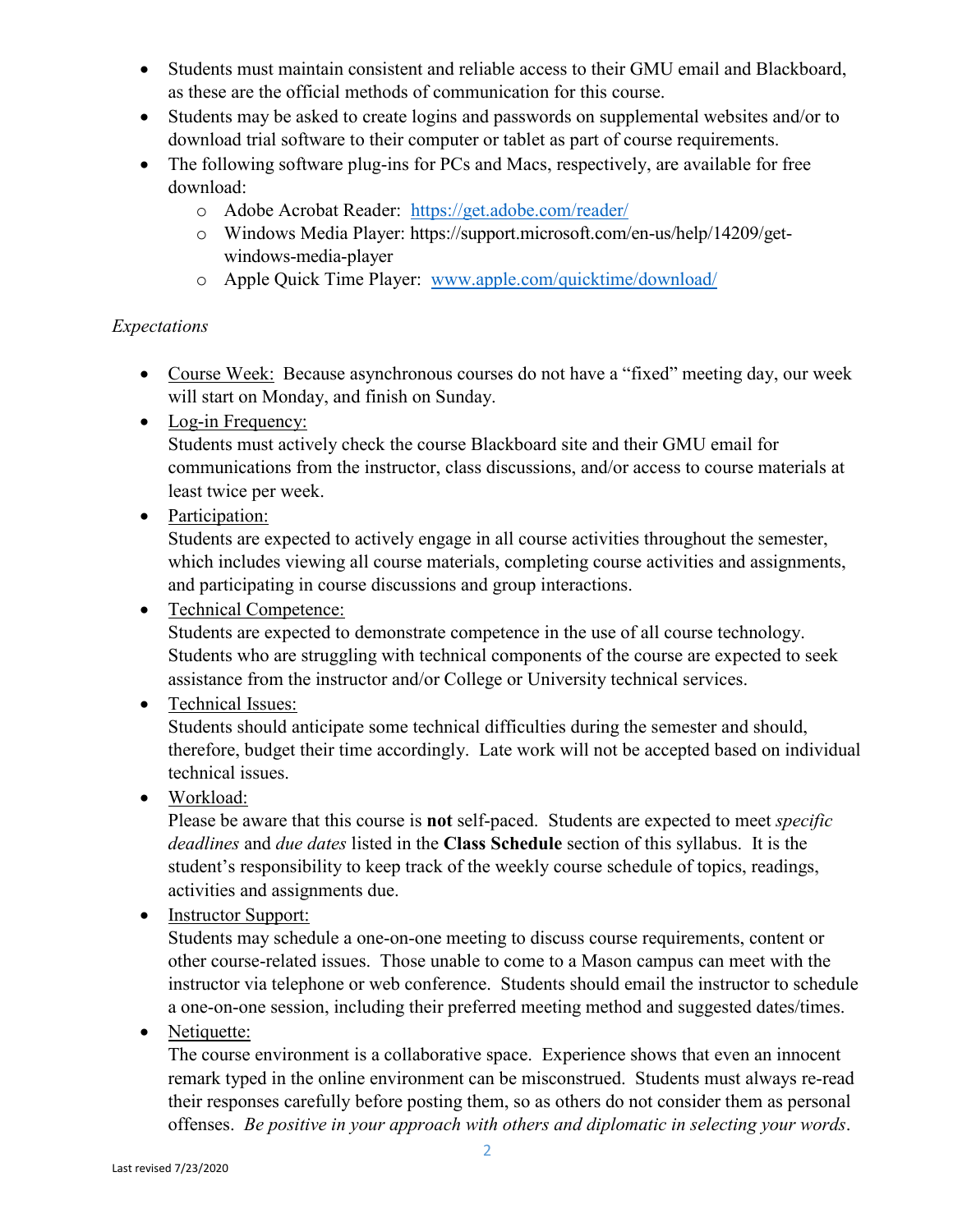Remember that you are not competing with classmates, but sharing information and learning from others. All faculty are similarly expected to be respectful in all communications.

• Accommodations:

Online learners who require effective accommodations to insure accessibility must be registered with George Mason University Disability Services.

### **Learner Outcomes or Objectives**

This course is designed to enable students to understand the following:

- 1. Association of Child Life Professionals (ACLP) Official Documents
- 2. Typical infant, child and adolescent responses to illness, injury and health care
- 3. Family Centered Care
- 4. Common sibling and parent responses to illness, injury or death of a child in a family
- 5. Psychosocial interventions in a healthcare environment, including therapeutic play and preparation
- 6. The impact of illness, pain, suffering, coping and resilience
- 7. The scope of practice of a child life specialist.
- 8. ACLP Professional Standards**,** focusing specifically on "the ability to represent and communicate child life practice and psychosocial issues of infants, children, youth and families to others."

### **Required Texts**

Gentille, J.E. (2013) *Surviving HIV: Growing Up a Secret and Being Positive* (Reston, VA): Author

Thompson, R. (2009). *The handbook of child life: A guide for pediatric psychosocial care.* Springfield, IL, Charles C. Thomas.

### **Recommended Readings**

Rollins, J., Bolig, R., & Mahan, C. (2005). *Meeting children's psychosocial needs across the healthcare continuum.* Austin, TX, Pro-Ed.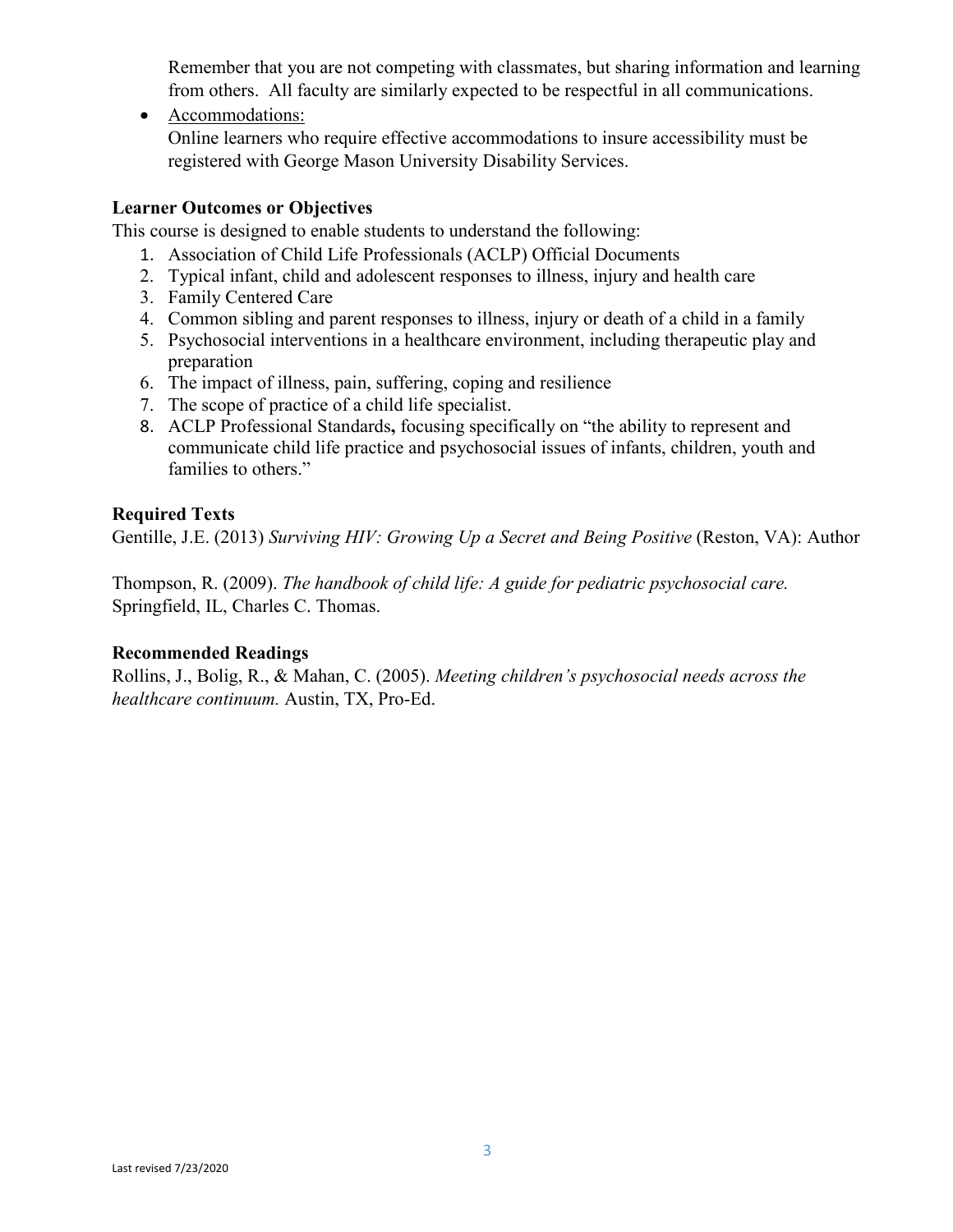| <b>Assignments</b>                       |                                           |               |
|------------------------------------------|-------------------------------------------|---------------|
|                                          | Due Dates (by 11:59nm)                    | <b>Points</b> |
| Dialogic Posts on BB                     | Intro: Wed, 8/26                          | 20            |
|                                          | Post 1: Wed, 9/9; Response:<br>Sat, 9/12  |               |
|                                          | Post 2: Wed, 9/30; Response:<br>Sat, 10/3 |               |
|                                          | Post 3: Wed, 11/18                        |               |
| Quizzes (10 points each)                 | Quiz 1: Sun, 9/27                         | 20            |
|                                          | Quiz 2: Sun, 11/8                         |               |
| Homework Assignments (20<br>points each) | HW 1: Sun, 11/1                           | 40            |
|                                          | HW 2: Sun, 12/6                           |               |
| Final Exam                               | Sun, 12/13 (available on<br>10(7)         | 20            |
| <b>TOTAL</b>                             |                                           | 100           |

### **Course Performance Evaluation**

Students are expected to submit all assignments on time via Blackboard.

### **Assignments and Quizzes/Exams**

### **Content Modules – 3 modules total**

This course will utilize 3 content modules. Within these modules, all the relevant course material will be available in the format of readings, power point presentations, and additional links. This content will be incorporated into all online discussions, quizzes, and projects. It is critical for students to review all content on each module in a timely manner. Following a traditional classroom model, each module contains several "in class" lecture presentations that are based on your readings and also include information gleaned from other sources. It is imperative that you view each module to prepare for discussions, quizzes and projects.

**I. Dialogic Posts** (*20 points*)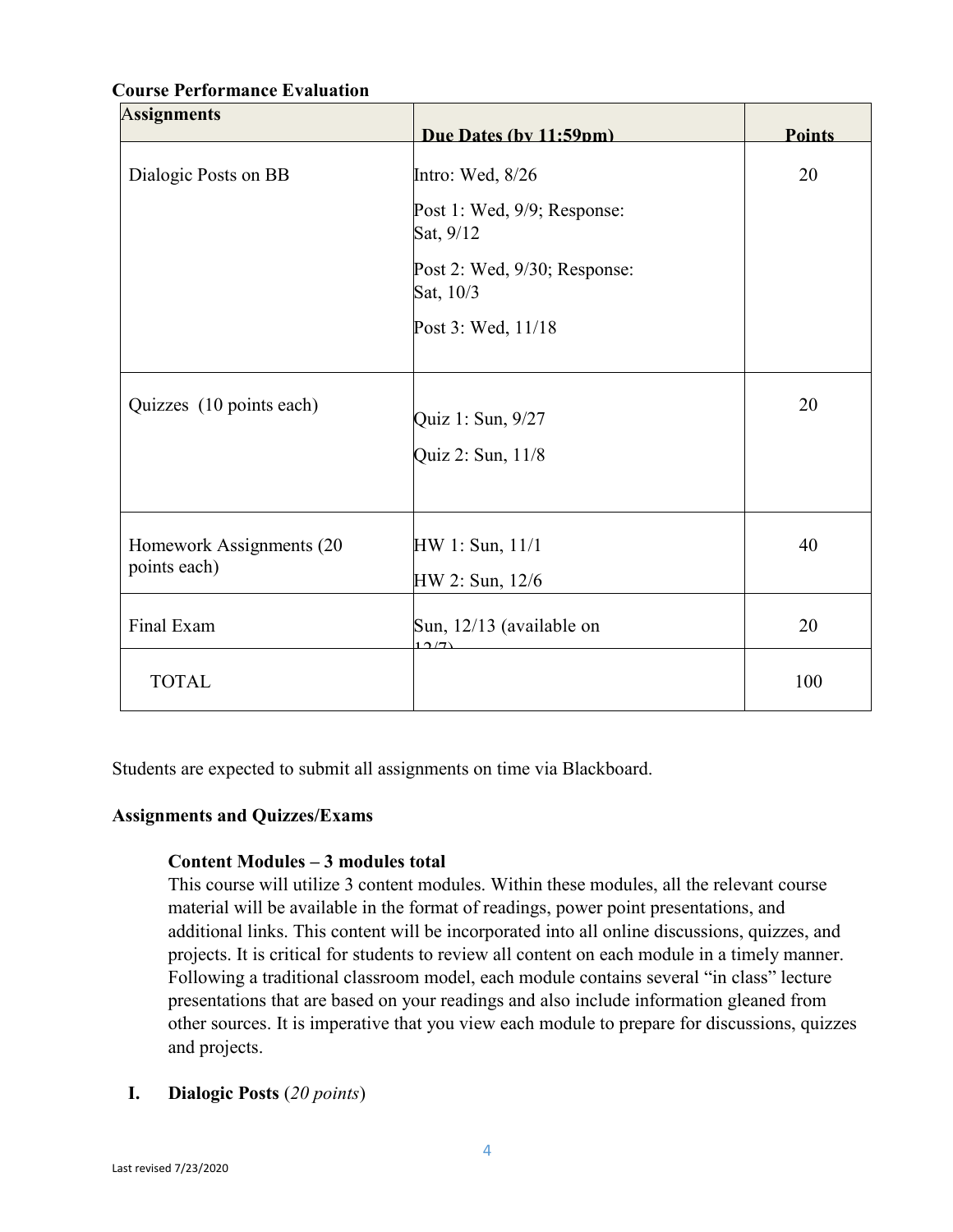There will be one introduction post and three dialogic posts to a series of discussion questions. You are asked to participate in these "class discussions" by addressing the question and expanding upon a classmate's posting.

**Requirements of Posts:** To earn full credit for each discussion, you will need to answer each question posted by the instructor and post at least one additional response to a classmate's post, with the exception of Post 3 (Reflection on Memoir), in which you are not required to post a response to another student's post. This means that you must complete at least 2 posts (within the one-week period allotted for posts and responses.) Each original post **should include references** to your readings and other sources to enrich the discussion. You will not receive full credit if your original post does not have references.

**Evaluation of Discussion Posts:** I consider three categories that are important for building a learning community through group discussions: **1) promptness and initiative**, **2) quality of posting in terms of relevance and contribution to the learning community**, and **3) use of references**. Each post is worth 6 points, and the introduction post is worth 2 points.

- Promptness and initiative: Student responds in a timely manner to the discussion questions posted, leaving adequate time for fellow students to reply and engage in a meaningful dialogue about the questions and responses. Please be kind to your groupmates and do not wait until the last minute to participate in the discussions. *(3 points)*
- Quality of posting: Responses to the instructors question should be at least 3 paragraphs in length (remember a paragraph must be no less than 3 sentences long) and must directly reference either module notes, readings, or other research in your response. Inadequate responses or responses that do not cite course resources will not receive full credit. I will give you feedback early on so you understand the depth and breadth or expected responses. *(3 points)*

Discussions are asynchronous, which means that you will have time to read and respond at any time during the 1-week window that the discussions are available. You do not have to respond at the same exact time as everyone else in class. **Discussion windows will close at the end of the 1-week period on Saturday evening at 11:59pm.** Refer to the course calendar for "due by" dates. You must receive permission from instructor to submit assignments late.

## **Here are the POST TOPICS and QUESTIONS:**

### **INTRODUCTION POST: Welcome students!**

Please introduce your class and share the following information:

- Your name
- Where you are from
- Why you decided to take this course
- What (if any) first-hand experience you have with the child life profession
- What you are hoping to get out of this course
- Something interesting about yourself that you'd like your classmates to know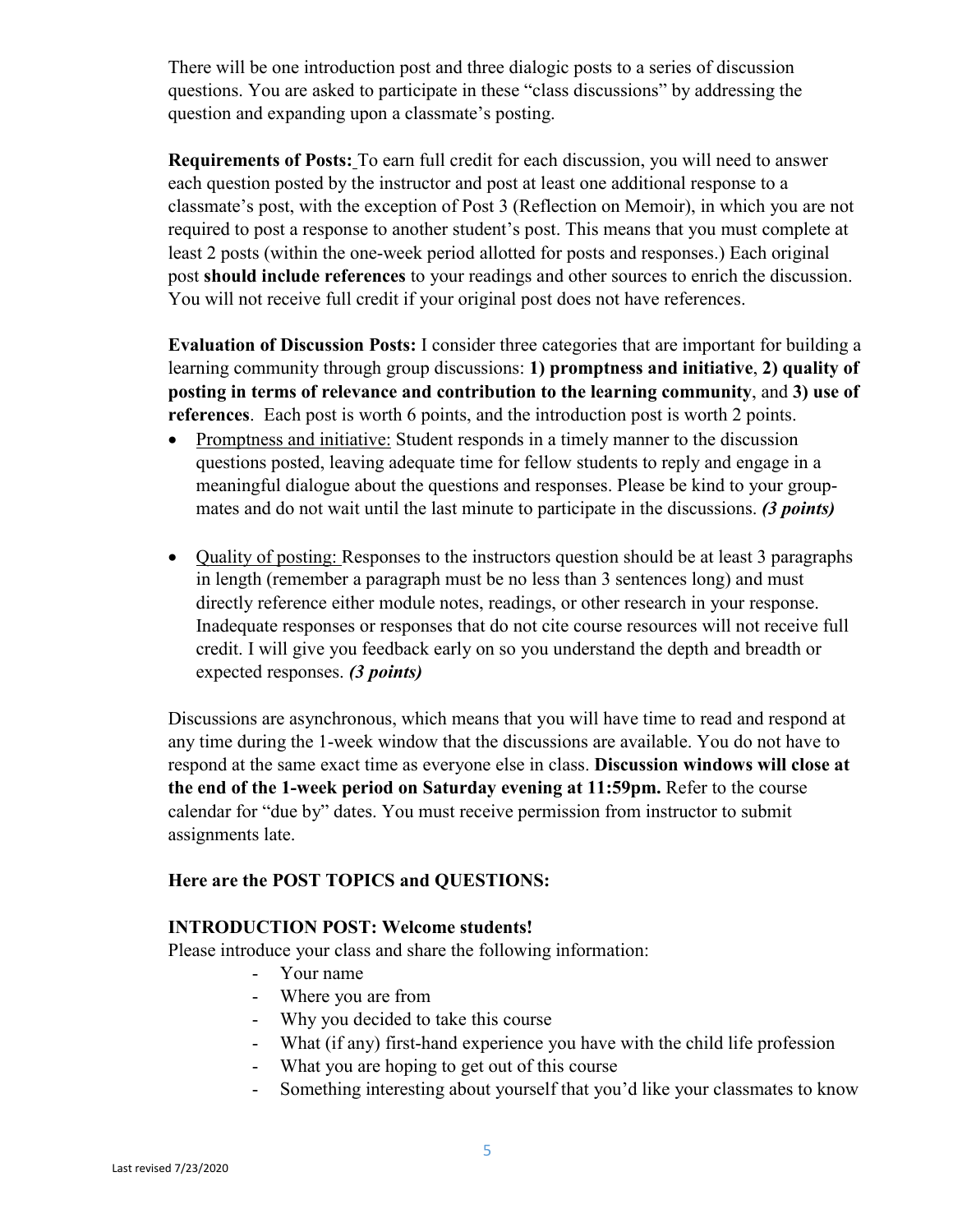### **POST 1: Research and Child Life**

Explain why it is important for child life specialists to use evidence and research to guide their work? Do a quick lit search to find a scholarly article or piece of information on child life, and provide a brief summary of what the article states/proves. Be sure to include the in text citation and a reference at the end of your post to the article/piece. You must RESPOND to at least ONE post to gain full credit.

### **POST 2: Preparation**

Certified Child Life Specialists (CCLS) use procedure preparation as a key intervention strategy. However, we often face roadblocks from parents or staff, who may think that procedure preparation is not in the best interest of the child. Imagine that you are a CCLS, meeting a 9-year-old boy and his family. The boy is having surgery in the morning, but his parents have not told him about it. When you introduce yourself to them (in the hall, when the boy is not present), they tell you that they don't want anyone to tell him about the surgery. - Why do you think that the parents do not want to tell the boy anything? - How would you go about explaining the risks of not preparing the child for his surgery? - How would you go about explaining the benefits of preparation to them? - You now want to explain to the parents some strategies you have for making this preparation a success. Please list at least 2 strategies that you would describe to the parents, to help them understand how this could be successful.

You must RESPOND to at least ONE post to gain full credit.

### **POST 3: Reflection on J Gentille's Memoir**

Jamie Gentille's memoir, *Surviving HIV: Growing up a secret and being positive,* told the story of your professor's own life as a child in the healthcare system. In this post, your professor, Jamie, welcomes you to comment on the book and/or ask her any questions that you may have about her story. Jamie is –literally – an open book, and hopes that her story sparks discussion and opens minds to what children may go through in the medical world. This post is meant to be open-minded and thought-provoking – please use it as an opportunity to engage your professor in discussion about child life, her personal story, and anything else that you may be wondering in regards to children in healthcare. Ask questions, make comments, and pick your professor's brain! All questions are welcome.

### **II. Quizzes** (Two exams worth 10 points each = 20 points)

There will be two quizzes that will cover class lectures, discussions, readings, etc. The exams will not be cumulative (i.e., the second exam will cover material after the first exam only).

### **III. Homework Assignments** (Two HW assignments worth 20 points each = 40 points)

There will be two homework assignments due during the semester. Students are on their honor to complete their homework assignments using their own words and ideas. Students must cite any and all sources used to write and construct their ideas for their papers. A word to the wise: "When in doubt, cite it!" If you have any questions about how to cite your sources, please utilize the university educational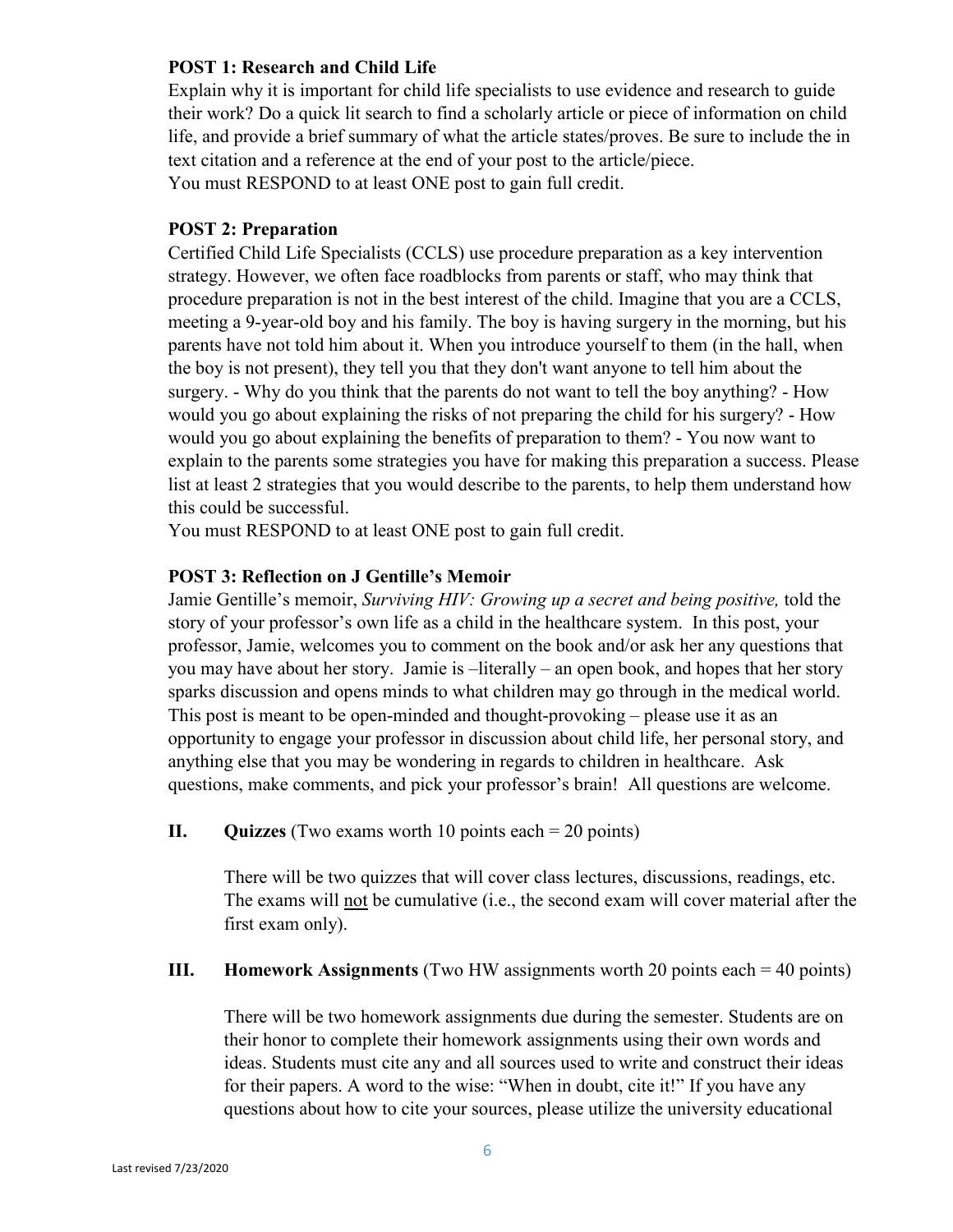library services. Homework assignments should be written and formatted according to American Psychological Association (APA),  $6<sup>th</sup>$  Edition, style rules (i.e., papers should be typed using 12-pt. font with 1-inch margins, double space, and cite your sources following your sentence of text).

#### **Homework Assignment 1: Podcast Reflection**

Choose an episode of Child Life On Call podcast. After hearing the story, provide an overview of what you learned. You should include information on: - the child's medical condition - how the family coped - what resources the had available (was there a child life specialist involved? if so, how did they help?) - what was one of the hardest parts for them - the developmental theory that it relates to - coping theories anything else that stuck out to you Be sure to include the episode number and title, for reference. Integration of course material should demonstrate understanding of course concepts as applied to the interview questions. The paper must not exceed a maximum of five (5) pages typed using APA format. Late papers will not be accepted, unless the student has made arrangements with the instructor. Your paper MUST also include references from: Thompson text Course Learning Content Other scholarly articles

#### **Homework Assignment 2:** *Healthcare Experience Interview:*

Conduct an interview with someone you know who has had experience with an infant, child, or teen in the hospital setting (i.e. Emergency Room, inpatient stay, same day surgery, clinic, specialist appointment, outpatient lab, medical imaging). Possibilities include:

- A sibling of someone who was in the hospital as a child.
- A parent who has taken their child to the hospital.
- The person who was in the hospital as a child or teen, who can recall the experience.

Students are required to cite a minimum of four (4) scholarly sources using current scholarly journal articles and course material to support findings. Integration of course material should demonstrate understanding of course concepts as applied to the interview questions. *The paper must not exceed a maximum of five (5) pages typed using APA format.* Late papers will not be accepted, unless the student has made arrangements with the instructor.

### **If interviewing the parent or the individual, gather the following information during the interview:**

- How long ago did the medical encounter occur?
- Who was the patient during the encounter?
- What was the reason for the encounter?
- How long did the encounter last?
- How much information did they have before the encounter?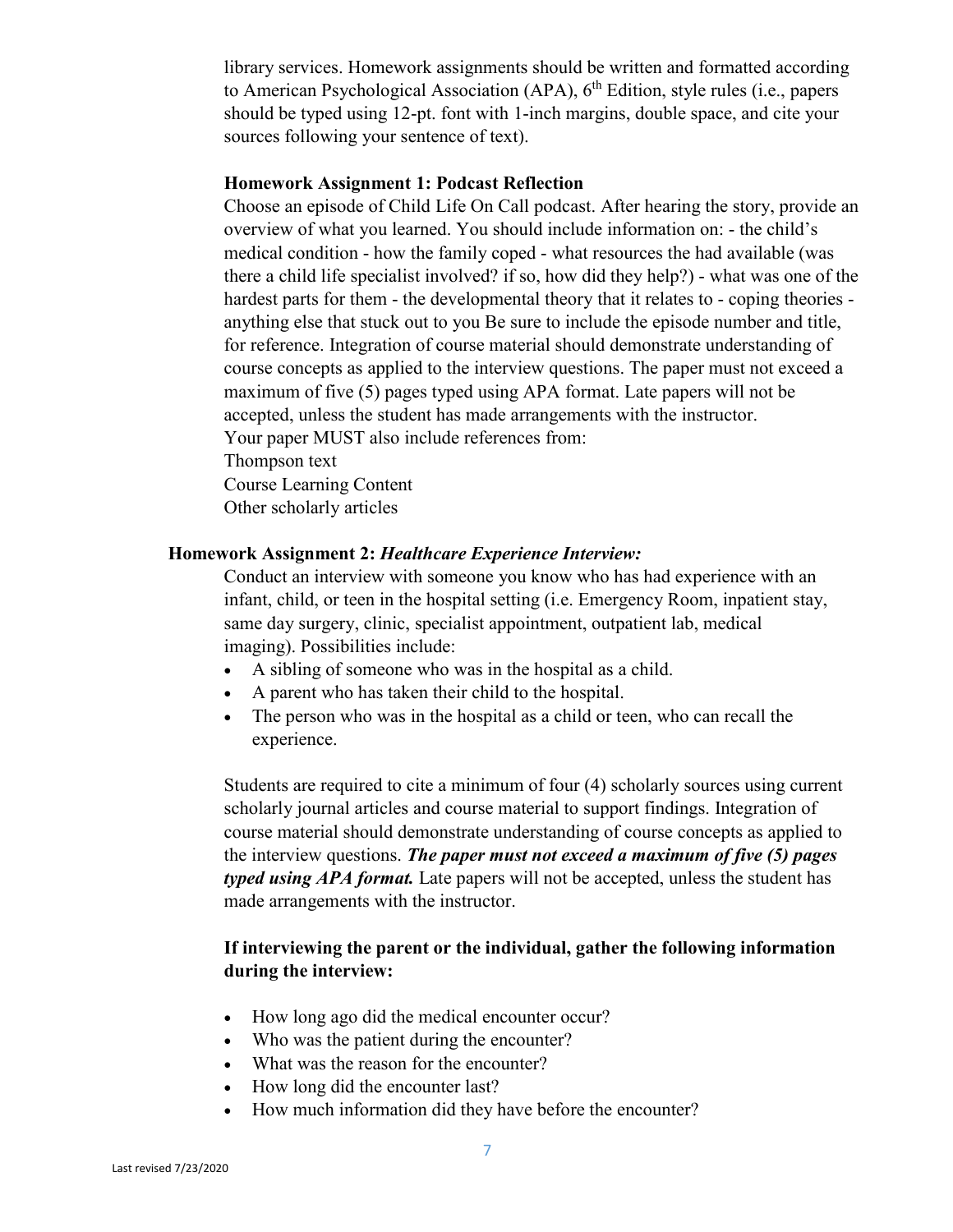- Was this their first time in the medical environment?
- What was their greatest fear during the encounter?
- At what times was the visit most stressful for the parent? For the child?
- How did the family cope with the hospital encounter? What did they do to make it easier?
- Were opportunities available for their child to play while in the hospital?
- How did hospital staff demonstrate their knowledge of the unique needs of children?
- Did they meet a Child Life Specialist? If so, what interventions were provided? How was it helpful?
- Did the healthcare team include them in care plan decisions?
- How easy or difficult was it to communicate with the healthcare team?
- Were they able to be present with their child during procedures?
- How could the visit have been made easier and less stressful?

### **If interviewing a sibling, gather the following information:**

- Basic data about the visit (see bullets 1-3 above)
- Did they visit their sibling in the hospital?
	- o If yes-
		- What was it like?
		- Were they given information before the visit? By whom? What information did they find helpful or wish they had been given?
		- Did they have questions or concerns before, during or after the visit? How were those concerns addressed?
	- o If no-
		- How did they feel about not visiting?
		- Did they have questions or concerns about their hospitalized sibling? How were their concerns addressed?
- Had they had prior experience with being at the hospital themselves?

The paper should summarize the family's experiences and include the answers to the above questions. Also include how a CCLS supported the child/family, or could have helped the child/family if a CCLS was not involved. Was there anything they shared that surprised you?

IV. **Final Exam (20 points):** The final exam is cumulative covering material from the entire semester. The final exam will include a combination of multiple choice and short essay questions.

### **Grading**

|                         |  |  |  | 97-100 A+ 87-89 B+ 77-79 C+ 60-69 D Below 60 F |  |
|-------------------------|--|--|--|------------------------------------------------|--|
| 93-96 A 83-86 B 73-76 C |  |  |  |                                                |  |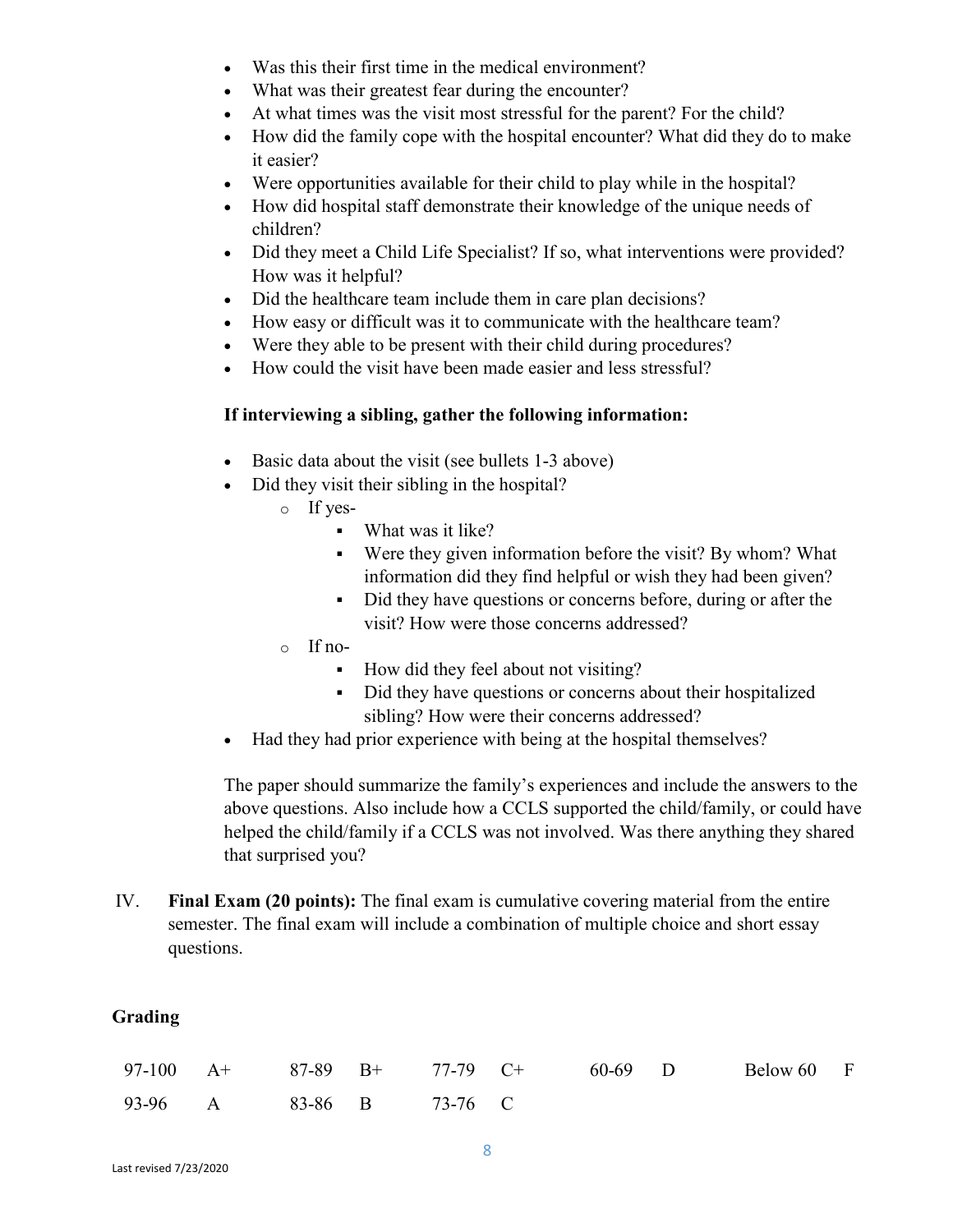90-92 A- 80-82 B- 70-72 C-

All CEHD undergraduate and graduate students are held to the university grading policies as described in the Academic Policies section of the current catalog, which can be accessed at [http://catalog.gmu.edu.](http://catalog.gmu.edu/) Those students enrolled in a CEHD Licensure Graduate Certificate program, however, must earn a B- or better in all licensure coursework. A degree-seeking graduate student will be dismissed after accumulating grades of F in two courses or 9 credits of unsatisfactory grades (C or F) in graduate courses. A 3.0 grade point average is required for completion of the graduate degree.

#### **Professional Dispositions**

Students are expected to exhibit professional behaviors and dispositions at alltimes. See<https://cehd.gmu.edu/students/polices-procedures/>

#### **Class Schedule**

| Week/Date Topic |                                                                                                 | <b>Readings and</b><br><b>Assignments DUE</b>                                                                                                                           |
|-----------------|-------------------------------------------------------------------------------------------------|-------------------------------------------------------------------------------------------------------------------------------------------------------------------------|
|                 | Module 1: Course Overview, Self-Reflection, and Foundations of Child Life                       |                                                                                                                                                                         |
| 1: 8/24         | Course Overview<br>Child Life: History, Evolution and Scope of Practice yourself to the class   | Ch 1, Thompson<br>p. 3-16<br>p. 21-22<br>p. 25-30 BB: Introduce<br>Listen to an episode of<br><b>Child Life On Call</b><br>Podcast                                      |
| 2: 8/31         | Theoretical Foundations of Child Life                                                           | Ch 2, Thompson, all pgs<br>Listen to an episode of<br><b>Child Life On Call</b><br>Podcast                                                                              |
| 3:9/7           | Research in Child Life                                                                          | Ch 3, Thompson<br>p. 55-60 p. 66-70<br>www.childlife.org<br><b>BB: POST 1 and</b><br><b>Response</b><br>Listen to an episode of<br><b>Child Life On Call</b><br>Podcast |
| 4:9/14          | Developmental Issues: Infants, Toddlers and<br>Preschoolers, School Age, Tweens and Adolescents | Refer to Ch 2, Thompson                                                                                                                                                 |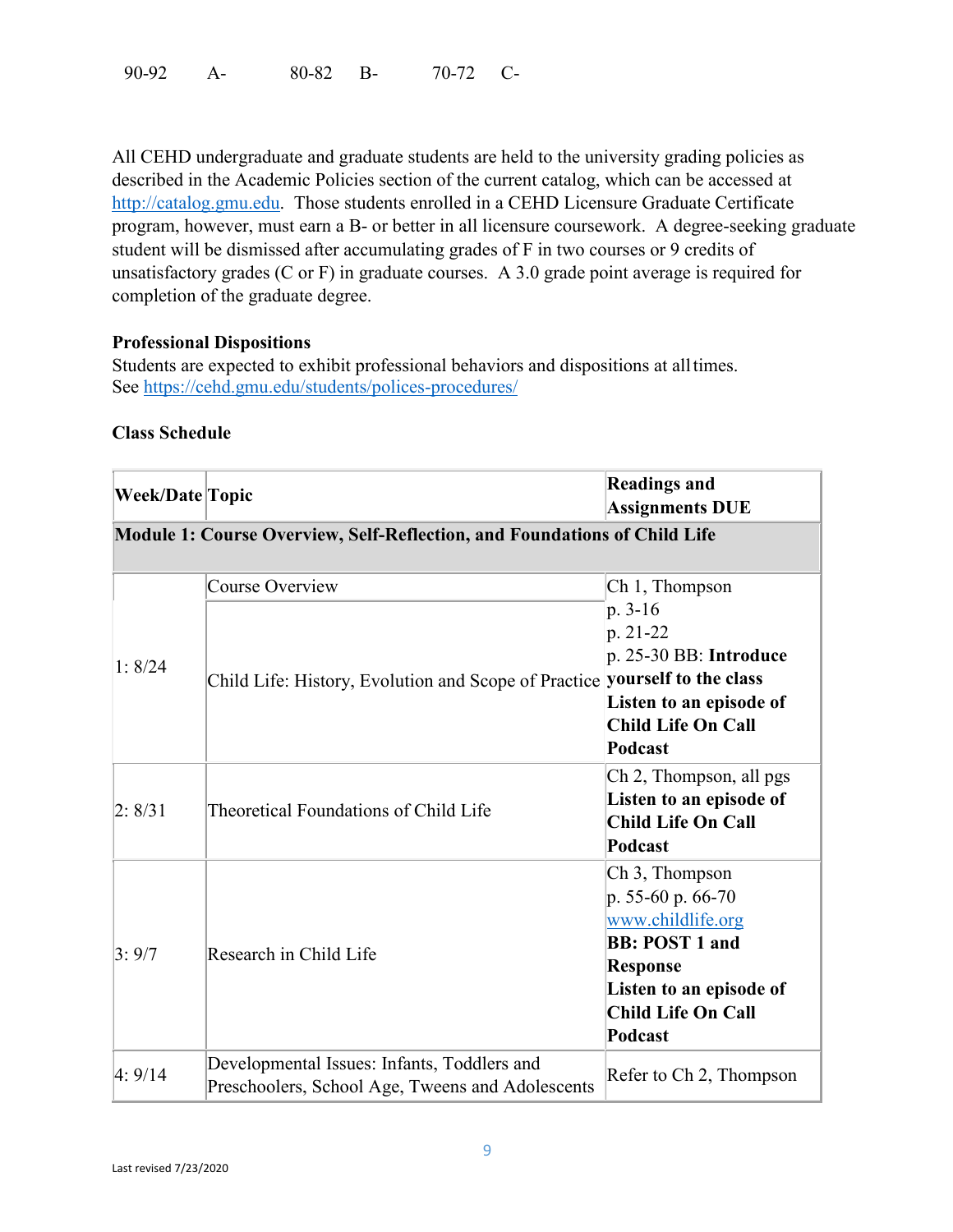|           |                                                                                      | Listen to an episode of<br><b>Child Life On Call</b><br>Podcast                                                                                                  |
|-----------|--------------------------------------------------------------------------------------|------------------------------------------------------------------------------------------------------------------------------------------------------------------|
| 5:9/21    | Quiz #1                                                                              | QUIZ <sub>1</sub>                                                                                                                                                |
|           | <b>Module 2: Child Life Interventions</b>                                            |                                                                                                                                                                  |
| 6:9/28    | Assessment<br><b>Procedure Preparation</b><br>Procedure Support                      | Ch 7, Thompson p. 195-210<br>Ch 9, Thompson, all pgs<br><b>BB: POST 2 and</b><br><b>Response Listen to an</b><br>episode of Child Life On<br><b>Call Podcast</b> |
| 7:10/5    | Therapeutic Play<br><b>Medical Play</b><br>Normalization                             | Ch 8, Thompson, all pgs<br>Listen to an episode of<br><b>Child Life On Call</b><br>Podcast                                                                       |
| 8:10/12   | Fall Break                                                                           | <b>Make Good Choices</b><br>Listen to an episode of<br>Child Life On Call Podcast                                                                                |
| 9:10/19   | Pain Management                                                                      | See Blackboard<br>Listen to an episode of<br><b>Child Life On Call</b><br>Podcast                                                                                |
| 10:10/26  | <b>Sibling Support</b><br>Death, Dying, and Bereavement                              | Ch 12, Thompson<br>p. 400-416<br>Ch 13, Thompson, all pgs<br><b>Homework Assignment #1</b>                                                                       |
| 11:11/2   | Quiz #2                                                                              | QUIZ <sub>2</sub>                                                                                                                                                |
|           | <b>Module 3: Application of Child Life Services</b>                                  |                                                                                                                                                                  |
| 12:11/9   | Patient & Family Centered Care                                                       | Ch 6, Thompson, all pgs<br>Listen to an episode of<br><b>Child Life On Call</b><br>Podcast                                                                       |
| 13:11/16  | Communicating with the Multidisciplinary Team $\&$<br><b>Documentation Processes</b> | Ch 5, Thompson, all pgs Ch<br>7, Thompson p. 210-216<br><b>BB: POST 3</b><br>Listen to an episode of<br>Child Life On Call<br>Podcast                            |
| 14: 11/23 | Thanksgiving Week                                                                    | Eat all the turkey                                                                                                                                               |
| 15: 11/30 | Ethical Guidelines in Child Life<br>Self-Care in Healthcare                          | Ch 4, Thompson p. $104-125$<br>Homework Assignment #2<br>Listen to an episode of                                                                                 |